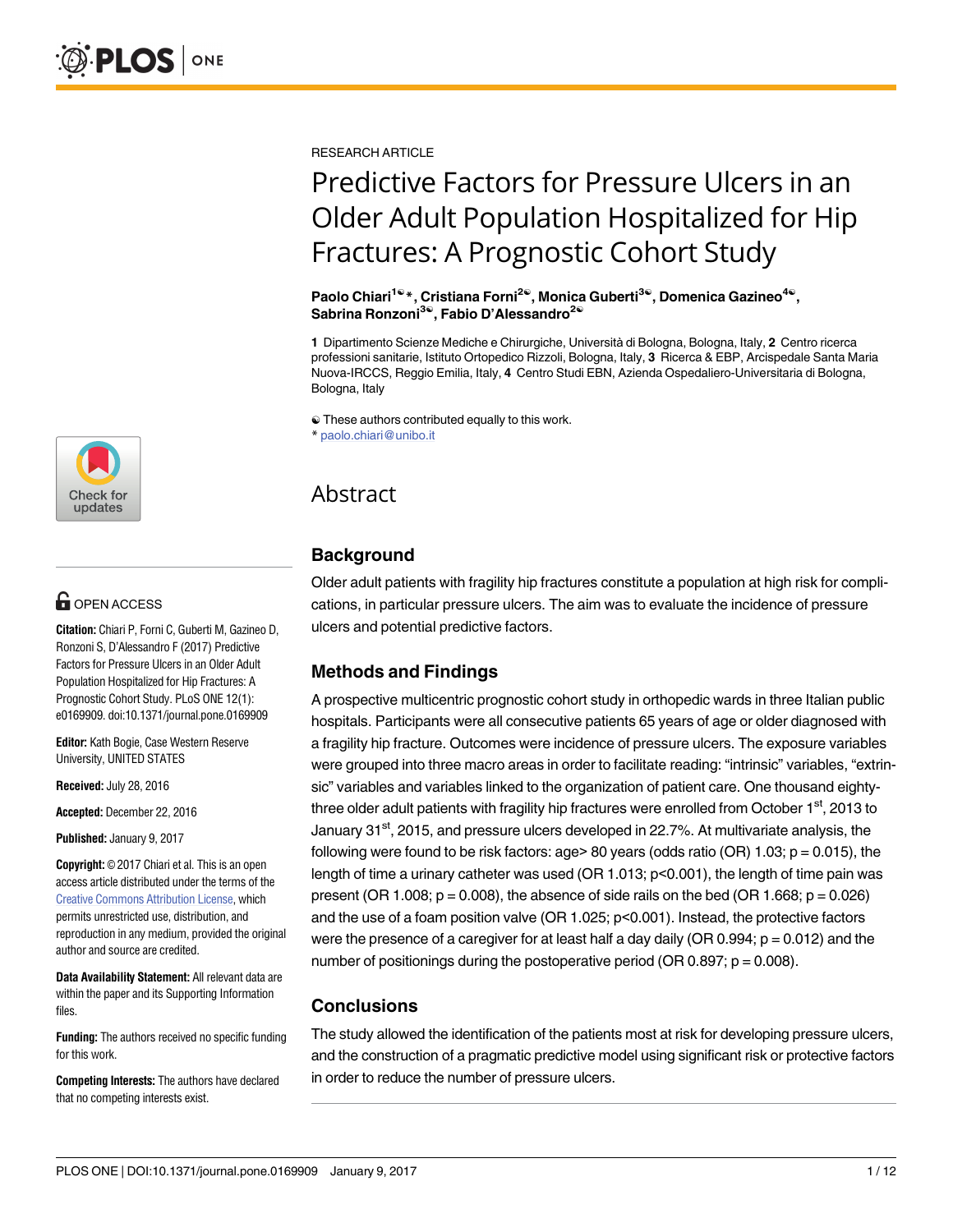# <span id="page-1-0"></span>**Introduction**

In older adults, hip fractures are a serious health problem due to the mortality and disability that they often cause. In addition, they have an important economic impact, both on the health system and on the families involved [\[1](#page-10-0)]. Given the increase in the older adult population, especially in Italy, the incidence of these fragility fractures is constantly increasing with 88,647 new cases per year in Italy [\[2](#page-10-0)] and 1.5 million all over the world every year [[3](#page-10-0),[4](#page-10-0)]. Hip fractures are associated with mortality, disability and a decrease in the quality of life [\[5\]](#page-10-0). Pressure ulcers constitute the complication most correlated to patient care, having an incidence which varies from 8.8 to 55% in the literature [[6](#page-10-0),[7](#page-10-0)]. Some studies in the literature have researched the prevalence and incidence of pressure ulcers in patients with fragility hip fractures, attempting to also identify specific risk factors [\[6,8–13\]](#page-10-0). However, many of these studies were retrospective [\[6–10\]](#page-10-0) with contrasting results and were carried out using patient records created for other aims [\[5](#page-10-0)]. Furthermore, there were very few prospective studies which investigated potential risk factors, such as pain management  $[14,15]$  $[14,15]$  $[14,15]$  $[14,15]$  $[14,15]$ , the different modalities of preoperative immobilization of the fractured limb, and the different nursing and rehabilitative activities of patient care correlated with the management of these patients [\[16\]](#page-10-0). The organizational and socio-cultural context regarding patient origin could create situations of risk as has been reported in a European study in which, however, the Italian sample was very small [\[9\]](#page-10-0).

The aim of the present study was to evaluate the incidence of pressure ulcers from the moment of admittance of older adult patients with a fragile proximal hip fracture to their discharge. Moreover, the study sought to evaluate potential predictive factors linked to medical, nursing and rehabilitative patient care, and to their organization with the aim of identifying the population most at risk and the most efficacious patient care for this population.

# **Materials and Methods**

A prospective multicentric prognostic cohort study was carried out in three Italian public hospitals. In the hospitals involved in the study, there were various departments which treated patients with fragility fractures using different modalities, regarding both surgical treatment, and nursing and rehabilitative patient care.

The study was approved by the Ethics Committee of Rizzoli Orthopedic Institute (0012688; 13/03/2013) (coordinator of the study), the Ethics Committee of the University Hospital of Bologna (189/2013/O/Oss; 29/10/2013) and by the Ethics Committee of the Hospital of Reggio Emilia (collaborating centers). Written consent was obtained from all patients.

All consecutive patients  $\geq 65$  years of age admitted to the Emergency Rooms of the participating hospitals with a diagnosis of fragility hip fracture (pertrochanteric, femoral neck and subtrochanteric) were enrolled. Patients with periprosthetic or pathological fractures, and patients who presented with pressure ulcers were excluded. Patients with periprosthetic fractures were, in fact, treated in different ways and with different approaches, therefore having very different care needs. Moreover, they accounted for no more than 2.5% of all fragility fractures.

#### **Outcomes**

Primary: incidence of pressure ulcers [\[17](#page-10-0)]. The skin of the patient (occiptal area, scapula, iliac and trochanter crests, sacrum, elbows, heels, back, calves, thighs and ankles) was observed daily.

Secondary: potential predictive factors.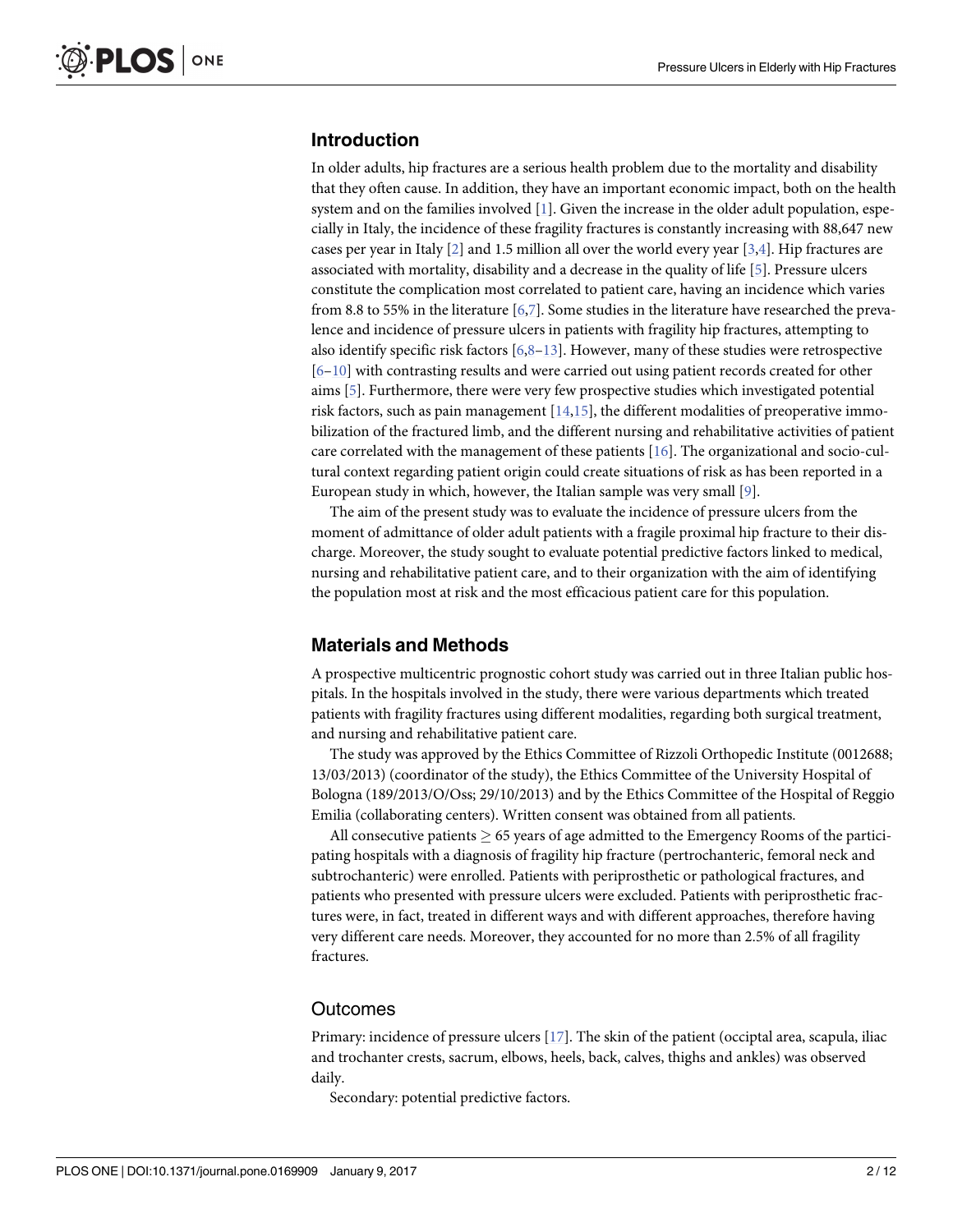# <span id="page-2-0"></span>Predictive factors

All the variables studied in the articles published in the literature were identified and were integrated with those identified by a panel of experts set up for the occasion. The variables were grouped into three macro areas in order to facilitate reading: "intrinsic" variables, "extrinsic" variables and variables linked to the organization of patient care (organizational variables) [\[5,9](#page-10-0)].

**Intrinsic variables.** The intrinsic values were: age (in years), gender, prefracture activites of daily living (ADL) [\[18\]](#page-10-0), residence of the patient before the fracture (resident in their own home or at a social care facility), number and location of other eventual fractures, the presence of comorbidities (Charlson Index) [\[19\]](#page-10-0), level of risk of developing pressure ulcers (Braden scale) [[20](#page-10-0)], nutrition and evaluation of physical condition divided into three classes (thin, normal, morbid obese), level of dehydration (clinical evaluation at presentation), disorientation during the hospital stay (clinical evaluation), type of fracture and pharmacological therapy at home.

**Extrinsic and patient care variables.** The extrinsic and patient care variables were: thickness of the mattress on the gurney in the Emergency Room (ER), level of pain at admittance to the ER and during hospitalization and rehabilitation, onset of hyperpyrexia, hemoglobin values during hospitalization, typology and length of surgery, length of time in the intensive care unit or in other medical departments in order to stabilize general conditions, restraint (and type), treatment to prevent pressure ulcers (typology of the devices used, such as air mattresses with alternating or static pressure, heel drains, frequency of mobilization carried out by both the patient care and the rehabilitative personnel), management of eventual incontinence (use of diapers, urinary catheter), use of devices for controlling the position of the operated fractured limb in order to contain external rotations (foam valve, sandbags or sheet on the side of the limb, free limb, the use or not of preoperative traction and its typology), the presence of a caregiver during hospitalization, the number of physical therapy sessions actually carried out and the time required with respect to achieving the positions of the patient, assisted or independently (seated, static, ambulatory for the first time).

**Organizational variables.** The organizational variables were: time from the occurrence of the fracture to arrival in the ER, transfer from another hospital, time in the ER, time from arrival in the ER to surgery, and timing with respect to starting physiotherapy.

All the variables were collected until patient discharge or until the appearance of a pressure ulcer. Data regarding the categorical type predictors, where variable during the hospital stay, were collected daily; the percentage of days present/absent of the predictor were also calculated in relation to the days of hospitalization.

# Statistical Analysis

The data obtained were calculated using SPSS v.19.0 (IBM Corp., Armonk, NY, USA). All continuous data were expressed in terms of the mean and the standard deviation of the mean, or median and range when not normally distributed; the categorical data were expressed as frequencies and percentages. The Kolmogorov-Smirnov test was carried out to assess the normality of the continuous variables. The Levene test was carried out to assess homoscedasticity.

Analysis of variance (ANOVA) was carried out to assess the between-group differences of continuous, normally distributed and homoscedastic data; the Mann-Whitney test was used for all other assessments.

Analysis of variance, followed by the Scheffè post hoc pairwise comparison, was also used to assess the between-group differences of the continuous, normally distributed and homoscedastic data; the Kruskal-Wallis test followed by the Mann-Whitney test with the Bonferroni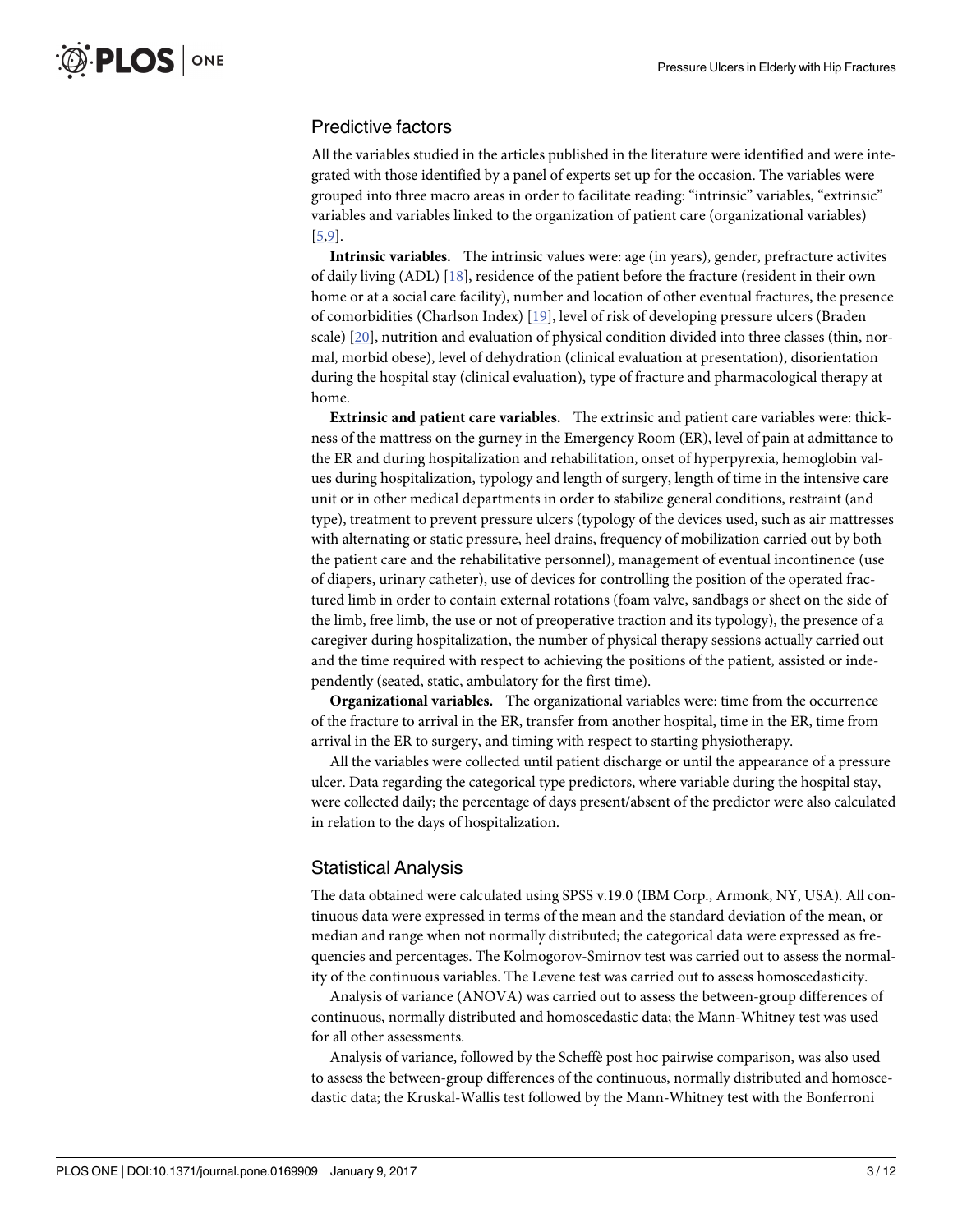<span id="page-3-0"></span>correction for multiple comparisons was used for all other assessments. The Fisher exact test was carried out to investigate the relationships between the dichotomous variables. The Pearson Chi-square test, evaluated using Exact Methods for small samples, was carried out to investigate the relationships between group variables. Logistic regression using the Wald backward method was utilized to find which of the intrinsic factors independently influenced the outcome. This was repeated in order to select which patient care and organizational factors were significant in the univariate analysis and, corrected by the intrinsic factors found with the previous analysis, influenced the outcome.

Receiver operator characteristic (ROC) curve analysis was used to check the logistic regression model.

P*<*0.05 was considered significant for all tests.

In this study, the number of patients to be enrolled was determined on the basis of the number of predictive parameters inserted into the multivariate analysis. The general empiric rule applied [[21](#page-11-0)] established that the relationship between the total number of events and the number of groups of explicative variables had to be at least ten for each type of variable. On the basis of these considerations, it was estimated to include at least 800 patients.

#### **Results**

The study began October 1<sup>st</sup>, 2013 and enrollment ended January 31<sup>st</sup>, 2015. In this period, 1211 patients presented at the ER with a fragility hip fracture of whom 1130 (93.3%) met the inclusion crtieria of the study. Of these, 1083 (95.8%) agreed to participate in the study and were enrolled (Fig 1).

Patient characteristics are reported in [Table](#page-4-0) 1.

Sixteen older adult patients died while hospitalized (1.48%). The average length of hospitalization was 10.9 days (SD 5,2). The incidence of pressure sores was 22.7% (246 cases) and, on average, they arose on the 5th day of hospitalization (SD 3.7); in 16.2% of the cases, there were multiple locations (40 cases). Altogether, there were 277 pressure ulcers of which 63.9% (177 cases) were located at the sacrum, 22.7% at the heel (63 cases) and 13.4% in other areas (37



doi:10.1371/journal.pone.0169909.g001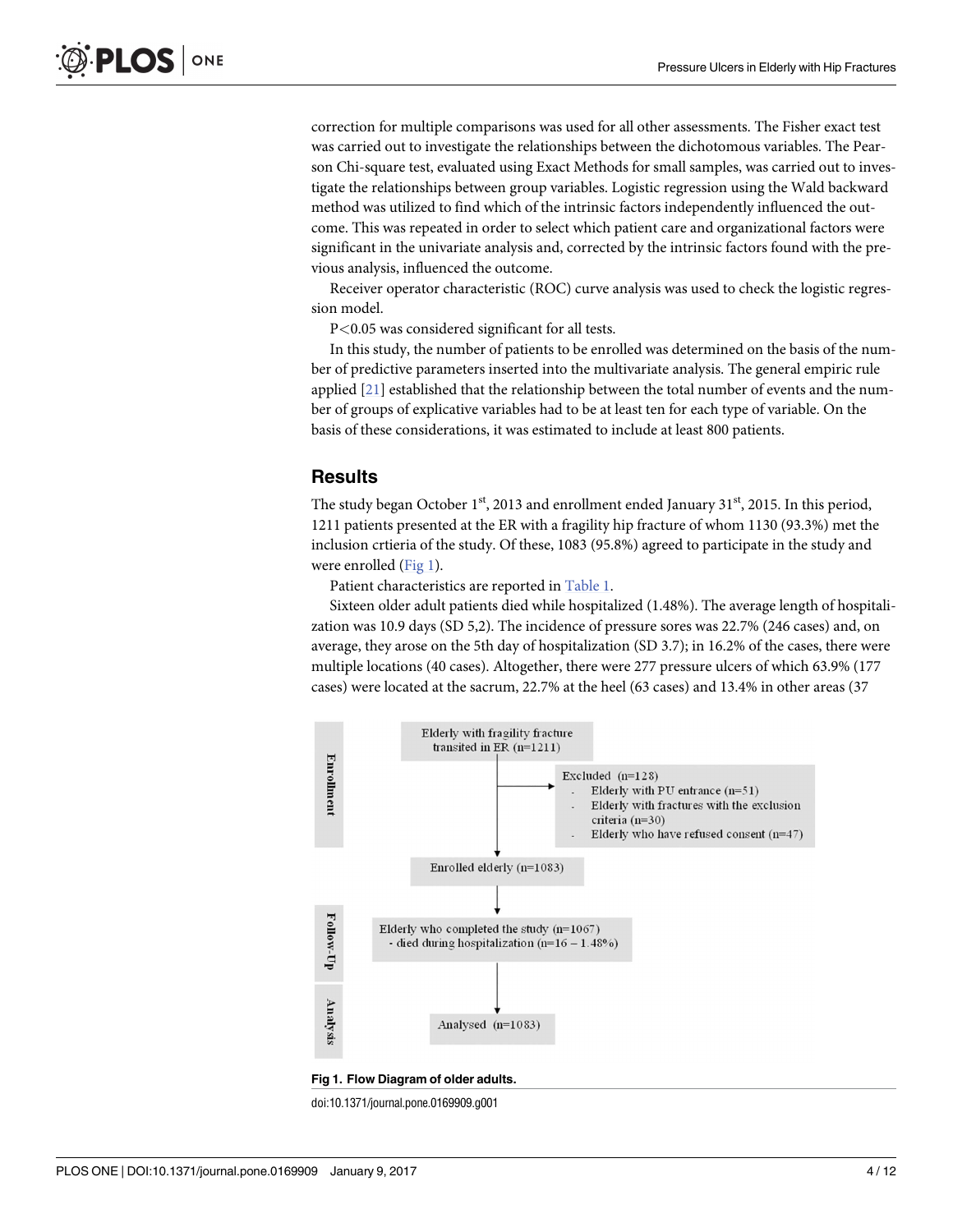#### <span id="page-4-0"></span>**[Table](#page-3-0) 1. Principal Characteristics and Variables of the Patients.**

| <b>Variables</b>                                                                       | <b>Patients without pressure</b><br>ulcers (n.837) | <b>Patients with pressure</b><br>ulcers (n.246) | All patients (n.<br>1083) | $p^*$     |
|----------------------------------------------------------------------------------------|----------------------------------------------------|-------------------------------------------------|---------------------------|-----------|
| Intrinsic variables:                                                                   |                                                    |                                                 |                           |           |
| • Average age                                                                          | 83.7 (7.8)                                         | 85.6 (6.9)                                      | 84.1 (7.6)                | 0.001     |
| • Female gender                                                                        | 75.4%                                              | 74.4%                                           | 75.2%                     | Ns        |
| • Patients without pain at arrival in the ER (NRS or<br>PAINAD score)                  | 37.4%                                              | 34.6%                                           | 36.8%                     | Ns        |
| • Average pain at arrival in the ER (NRS or PAINAD<br>score)                           | 4.8(2.5)                                           | 5.0(2.5)                                        | 4.8(2.5)                  | <b>Ns</b> |
| • Femoral neck fracture (vs. trochanteric)                                             | 50.3%                                              | 56.6%                                           | 51.7%                     | <b>Ns</b> |
| • Other fractures at presentation                                                      | 6.6%                                               | 9.8%                                            | 7.3%                      | <b>Ns</b> |
| • Average prefracture Activity Daily Living (ADL)                                      | 1.5(2.0)                                           | 1.8(2.1)                                        | 1.6(2.1)                  | Ns        |
| • Average risk of developing pressure ulcers (Braden<br>score)                         | 15.7(2.2)                                          | 14.9(2.4)                                       | 15.5(2.2)                 | < 0.0005  |
| • Average comorbidity (Charlson score)                                                 | 1.9(1.8)                                           | 2.0(1.7)                                        | 2.0(1.8)                  | <b>Ns</b> |
| • Long-term cortisone therapy                                                          | 12.8%                                              | 12.8%                                           | 12.8%                     | <b>Ns</b> |
| • Constitutionally very thin (vs. normal or obese)                                     | 17.1%                                              | 25.5%                                           | 19.0%                     | 0.004     |
| • Patients coming from nursing homes (vs. home)                                        | 8.6%                                               | 9.8%                                            | 8.9%                      | <b>Ns</b> |
| • Patients never disoriented during hospitalization                                    | 41.2%                                              | 35.8%                                           | 40.0%                     | <b>Ns</b> |
| • Average percentage of days of disorientation                                         | 22.3 (36.0)                                        | 29.1 (40.7)                                     | 23.9 (37.2)               | 0.012     |
| • Average Hblevel at presentation                                                      | 12.3(1.7)                                          | 12.2(1.7)                                       | 12.3(1.7)                 | Ns        |
| <b>Extrinsic or patient care variables:</b>                                            |                                                    |                                                 |                           |           |
| • Patients positioned on a gurney in the ER having a<br>mattress <6cm                  | 28.1%                                              | 24.7%                                           | 27.3%                     | <b>Ns</b> |
| . Osteosynthesis surgery with an intramedullary nail (vs.<br>arthro- or endoprothesis) | 54.2%                                              | 60.0%                                           | 55.5%                     | <b>Ns</b> |
| • Average length of surgery (minutes)                                                  | 59 (26)                                            | 58 (25)                                         | 59 (25)                   | <b>Ns</b> |
| • Postoperative hospitalization in the intensive care unit                             | 2.7%                                               | 5.7%                                            | 3.4%                      | 0.025     |
| $\bullet$ PhT                                                                          | 92.6%                                              | 74.0%                                           | 88.4%                     | < 0.0005  |
| • Average daily preoperative positioning                                               | 2.3(2.2)                                           | 1.9(2.0)                                        | 2.2(2.2)                  | 0.022     |
| • Average daily postoperative positioning                                              | 5.6(2.2)                                           | 5.0(2.5)                                        | 5.5(2.3)                  | 0.001     |
| • Average number of days until drain removal                                           | 1.26(0.68)                                         | 1.36(0.59)                                      | 1.28(0.66)                | Ns        |
| • Patients never without diapers                                                       | 20.8%                                              | 26.8%                                           | 22.2%                     | 0.045     |
| • Average percentage of days with a diaper                                             | 37.8 (36.4)                                        | 37.5 (35.4)                                     | 37.7 (36.2)               | Ns        |
| • Patients without a urinary catheter                                                  | 3.6%                                               | 2.8%                                            | 3.4%                      | Ns        |
| • Average percentage of days with a urinary catheter                                   | 53.3 (38.7)                                        | 71.6 (36.1)                                     | 57.4 (38.9)               | < 0.0005  |
| • No use of restraints                                                                 | 15.8%                                              | 25.2%                                           | 17.9%                     | 0.001     |
| • Average percentage of days with restraints (bed rails)                               | 67.4 (37.5)                                        | 62.3 (41.3)                                     | 66.3 (38.4)               | <b>Ns</b> |
| • Fractured limb without immobilization                                                | 23.4%                                              | 21.1%                                           | 22.9%                     | Ns        |
| • Average percentage of days with a foam valve under the<br>operated limb              | 15.3(21.7)                                         | 34.6 (36.0)                                     | 19.7 (26.9)               | < 0.0005  |
| • Patients without an anti-decubitus mattress                                          | 30.2%                                              | 33.3%                                           | 30.9%                     | <b>Ns</b> |
| • Foam anti-decubitus mattress                                                         | 8.8%                                               | 11.4%                                           | 9.4                       | <b>Ns</b> |
| • Anti-decubitus mattress with a motor                                                 | 60.3%                                              | 55.7%                                           | 59.3%                     | <b>Ns</b> |
| • Patients without heel drains                                                         | 38.6%                                              | 38.6%                                           | 38.6%                     | <b>Ns</b> |
| • Average percentage of days with a heel drain                                         | 74.7 (35.4)                                        | 67.8 (39.6)                                     | 73.1 (36.5)               | 0.009     |
| • Average percentage of a decrease in Hb with respect to<br>the initial values         | 24.2 (11.4)                                        | 20.0(12.1)                                      | 23.2(11.7)                | < 0.0005  |
| • Incidence of fever                                                                   | 74.8%                                              | 63.4%                                           | 72.2%                     | < 0.0005  |
| • Patients without pain during hospitalization                                         | 21.3%                                              | 30.9%                                           | 23.5%                     | 0,002     |

(Continued)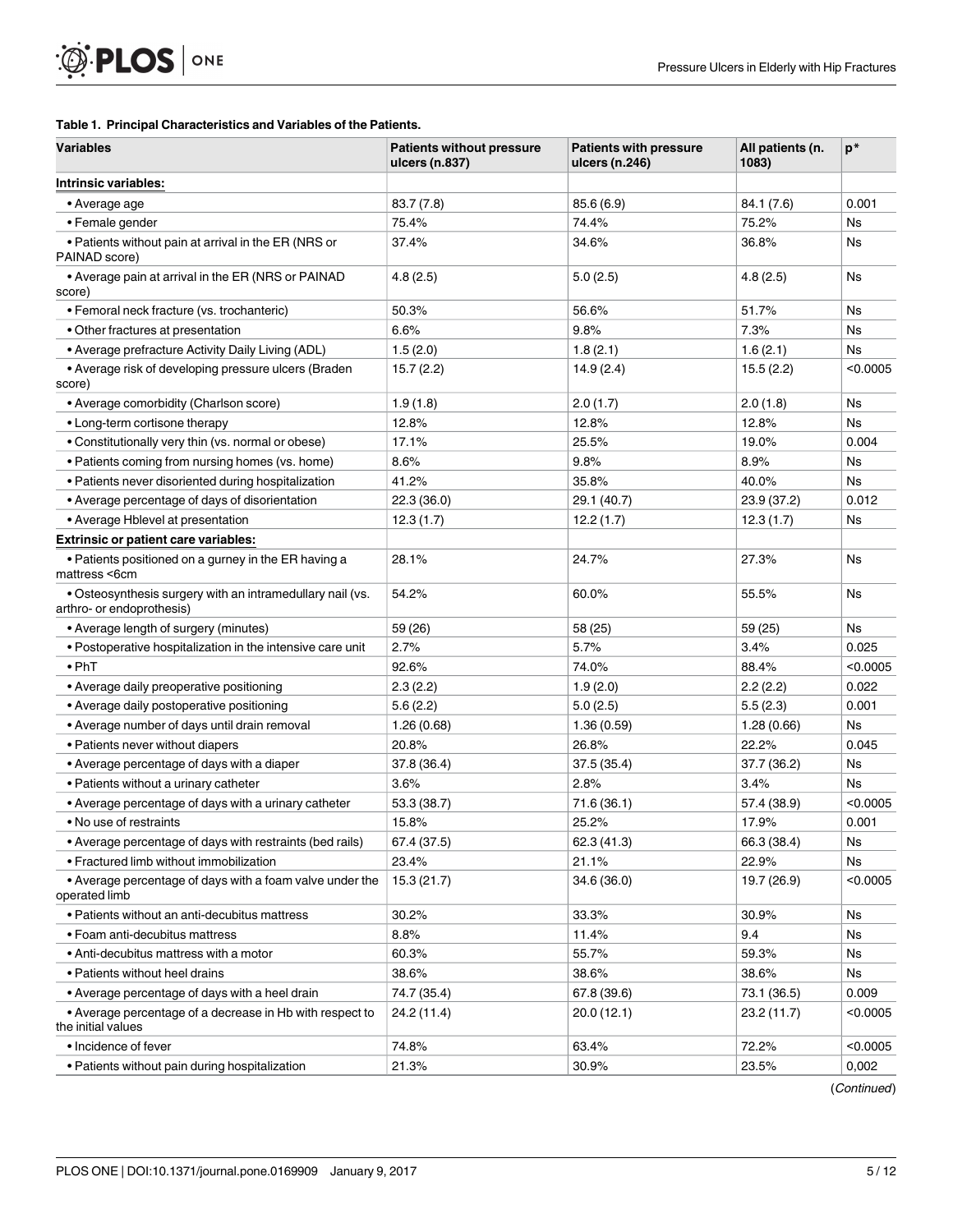#### **Table 1.** (Continued)

<span id="page-5-0"></span>PLOS I

ONE

| <b>Variables</b>                                                                      | <b>Patients without pressure</b><br>ulcers (n.837) | <b>Patients with pressure</b><br>ulcers (n.246) | All patients (n.<br>1083) | $p*$      |
|---------------------------------------------------------------------------------------|----------------------------------------------------|-------------------------------------------------|---------------------------|-----------|
| • Average percentage of days with pain $>$ 4 (NRS)                                    | 27.5(26.3)                                         | 35.4 (35.2)                                     | 29.3 (28.8)               | < 0.0005  |
| <b>Organizational variables:</b>                                                      |                                                    |                                                 |                           |           |
| • Average number of hours from the occurrence of the<br>fracture to arrival in the ER | 21(56)                                             | 29 (136)                                        | 23 (82)                   | 0.027     |
| • Hospitalization in orthogeriatrics                                                  | 43.0%                                              | 10.7%                                           | 53.7%                     | 0.018     |
| • Transfer to another hospital before arriving at our ER                              | 34.1%                                              | 42.7%                                           | 36.0%                     | 0.013     |
| • Average wait time in the ER (hours)                                                 | 1:35(1:20)                                         | 1:30(0:50)                                      | 1:35(1:15)                | <b>Ns</b> |
| • Average wait time from arrival in the ER to surgery<br>(hours)                      | 39 (29)                                            | 42 (27)                                         | 40 (28)                   | <b>Ns</b> |
| • Operated on within 24 hours                                                         | 28.4%                                              | 27.5%                                           | 28.2%                     | Ns.       |
| • Operated on within 48 hours                                                         | 75.3%                                              | 72,1%                                           | 74,6%                     | Ns        |
| • Patients without a caregiver                                                        | 11.8%                                              | 7.3%                                            | 10.8%                     | 0.045     |
| • Average percentage of days with a partial caregiver                                 | 55.6 (41.7)                                        | 58.3 (42.3)                                     | 56.2 (41.8)               | <b>Ns</b> |
| • Average number of days from surgery to the start of PhT                             | 1.5(1.4)                                           | 1.8(1.6)                                        | 1.6(1.4)                  | 0.035     |

Description of the principal characteristics and variables of the patients with respect to the development of pressure ulcers. The data are reported as median (± SD) or percentages. Missing data: preoperative positionings: 132; days of beginning physiotherapy treatment (PhT): 118; pain at arrival in the Emergency Room (ER): 85; daily postoperative positioning: 72; hours of wait time from the occurrence of the fracture to the arrival in the ER: 63; day of drain removal: 59; Hemoglobin (Hb) values at presentation and perentage of Hb loss: 57; risk of developing pressure ulcers (Braden score): 49; hours of wait time from arrival in the ER to surgery: 37; hours of wait time in the ER: 35; length of surgery: 31; type of surgery (osteosynthesis vs. arthro- or endoprothesis):28; prefracture pressure ulcers: 18; guerney mattress in the ER < 6cm: 13; constitution: 12; cortisone therapy: 4; days with pain: 2.

\*The p value is dervied from the comparison of the patients with and without pressure ulcers with respect to that variable, utilizing Fisher's exact test, the Pearson Chi-square test, the t test or the Mann-Whitney test where appropriate.

NS: Not Significant.

doi:10.1371/journal.pone.0169909.t001

cases). The incidence of pressure ulcers  $\geq$  grade 2 was 11.4% (123 cases) S1 [Dataset](#page-9-0). Univariate analysis revealed that different variables significantly predicted the development of pressure ulcers [\(Table](#page-4-0) 1). In order to avoid the presence of confounding factors or multicollinearity, the predictive intrinsic values were studied using multivariate analyses in order to identify those which were independently asociated with the outcome. In the multivariate model, only age  $\geq$ 81 years and being constitutionally thin were predictors versus being constitutionally normal or obese which were then used as correction factors in successive analyses.

A sucessive multivariate analysis considered the following patient care or organizational variables which were significant in the unvariate analysis: the presence of other fractures at presentation, femoral neck fractures (vs. trochanteric), osteosynthesis surgery with an intramedullary nail (vs. arthro- or endoprosthesis), the number of days until drain removal, disorientation during hospitalization, days with a caregiver for at least one meal, the presence of a heel drain and the number of days of correct restraint for those *>* 80 years of age who are constitutionally thin vs. those who are constitutionally normal or an obese. The results are reported in [Table](#page-6-0) 2.

The number of rehabilitation sessions and the attainment of a sitting position on the part of the patient were not included as they were influenced to a great extent by the early onset of pressure ulcers which resulted in the patient leaving the study and which involved not collecting the data of the successive rehabilitation sessions.

The ROC curve ( $Fig 2$  $Fig 2$ ) constructed using the probability of verifying the outcome derived from the model resulting from the multivariate analysis had an area under the curve (AUC) of 0.736 (95% confidence interval (CI): 0.699; 0.773).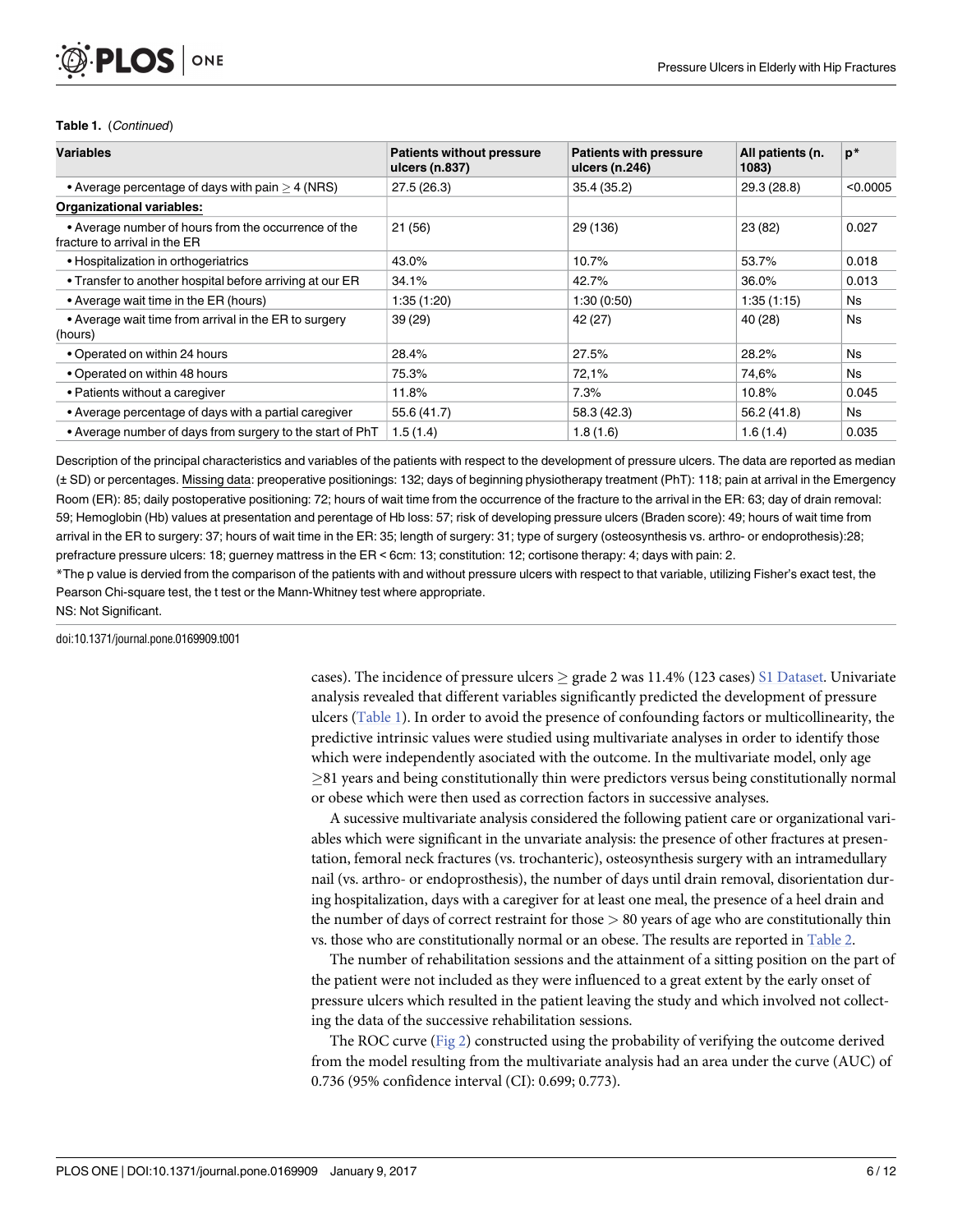#### <span id="page-6-0"></span>**[Table](#page-5-0) 2. Results of the Multivariate Analyses.**

| <b>Predictive factor</b>                                            | 0R    | 95% CI       | P        |
|---------------------------------------------------------------------|-------|--------------|----------|
| Average age                                                         | 1.030 | 1.006; 1.054 | 0.015    |
| Presence of a diaper                                                | 1.555 | 0.980:2.467  | $0.061*$ |
| Absence of railings on the bed (restraint)                          | 1.668 | 1.062; 2.622 | 0.026    |
| Average daily postoperative positioning                             | 0.897 | 0.828; 0.971 | 0.008    |
| Average percentage of days with a urinary catheter                  | 1.013 | 1.008; 1.018 | < 0.0005 |
| Average percentage of days with the partial presence of a caregiver | 0.994 | 0.990; 0.999 | 0.012    |
| Average percentage of days with a foam valve                        | 1.025 | 1.018; 1.032 | < 0.0005 |
| Average percentage of days with pain                                | 1.008 | 1.002; 1.014 | 0.008    |

Results of the multivariate analyses carried out for the identification of the predictive factors for pressure ulcers in patients with hip fractures.

 $*$ The presence of a diaper with a value close to significance ( $p = 0.061$ ) improves the predictiveness of the overall model when the other factors remain constant.

doi:10.1371/journal.pone.0169909.t002

# Analysis of the Subgroup Having an Operated Fractured Limb without Immobilization

Of the patient care variables, the use of a foam valve was one of the variables which principally predisposed the patient to the risk of pressure ulcers; its influence on the multivariate model was so great that it overshadowed the other predictors.



**ROC Curve** 



doi:10.1371/journal.pone.0169909.g002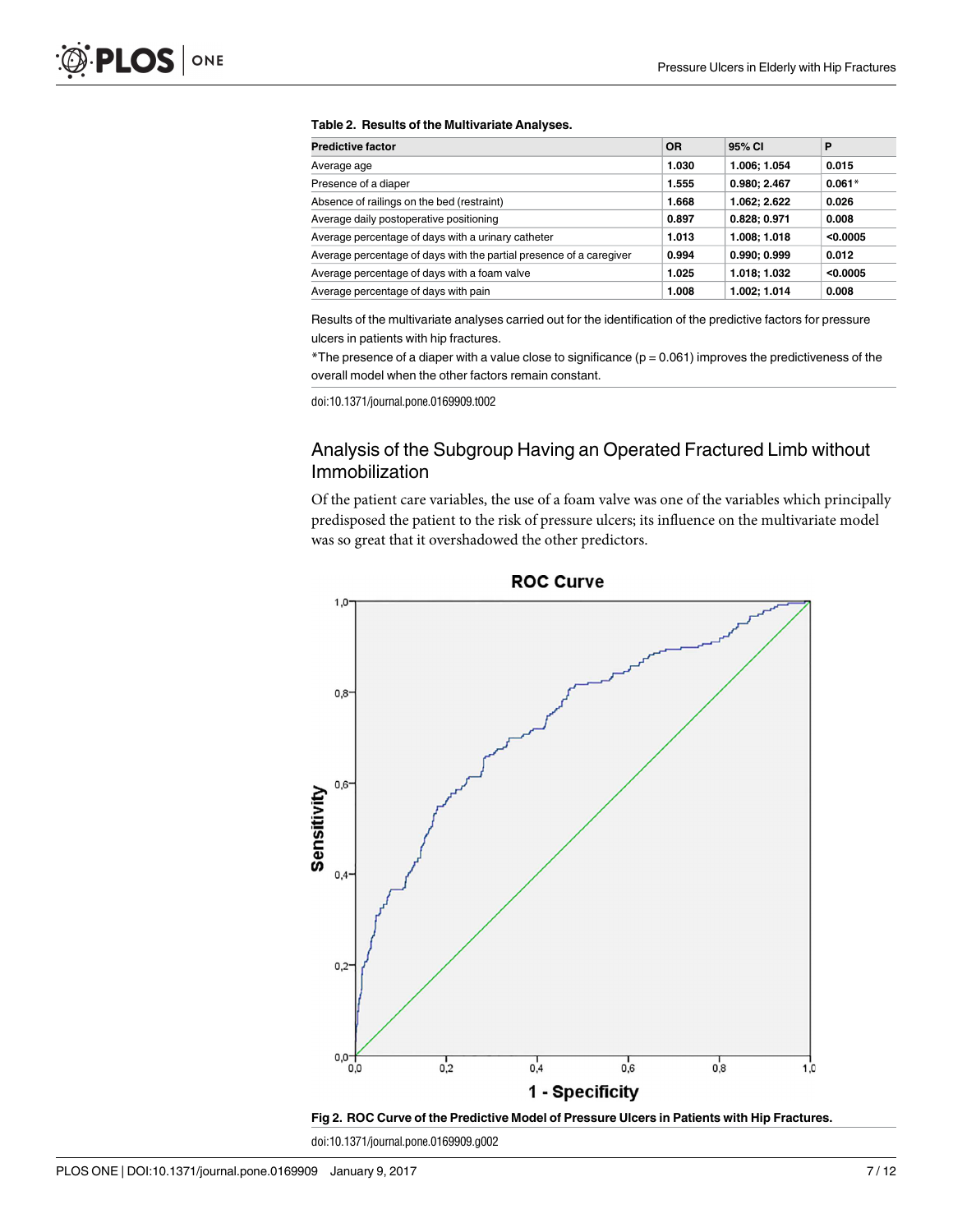#### <span id="page-7-0"></span>**Table 3. Incidence of pressure ulcers and devices.**

ONE

|                                          | Normal Mattress % (n.) | Foam Mattress % (n.) | Alternating pressure Mattress % (n.) |       |
|------------------------------------------|------------------------|----------------------|--------------------------------------|-------|
| Incidence of pressure ulcers (any grade) | 25.6 (23/90)           | 28.0 (7/25)          | 16.0 (64/401)                        | 0.044 |

Use of an anti-decubitus mattress and the development of pressure ulcers in patients without positioning devices on the limb (516 patients).

doi:10.1371/journal.pone.0169909.t003

In order to verify whether other eventual risks or protective factors could have influenced the outcome, an analysis was carried out regarding the subgroup of older adult patients who had never used this system for immobilization of the operated fractured limb. The subgroup included 516 older adult patients. In this subgroup, the incidence of pressure ulcers was 18.2% (94 patients) with respect to 26.8% of the patients who used the valve for even only one day.

Univariate analysis revealed that the use of an alternate pressure mattress was significant with respect to a static anti-decubitus mattress as well as to a standard mattress as reported in Table 3.

The result of the new model, built with patients not using a valve, is described in Table 4.

The model resulting from the multivariate analysis of the subgroup without mobilization of the operated fractured limb had a ROC curve with an AUC of 0.754 (95% CI: 0.694; 0.815).

# **Discussion**

The average incidence of pressure ulcers was 22.7% while, for those of grade 2 or higher, it was 11.4%. This incidence was the same as the average incidence described in the literature [\[6,9,](#page-10-0) [11–13](#page-10-0)].

Of all the intrinsic characteristics of the patients involved, only age *>* 80 years was found to be significant. Using all the other patient care and organizational variables in the multivariate analysis, being constitutionally thin was not predictive. This result agreed with the majority of the studies published  $[6,8-12]$ . Contrarily to what has been pointed out in some studies  $[6,10]$ , the prefracture abilities in the present study were not predictive factors which was in accordance with other studies  $[9,11]$  $[9,11]$  $[9,11]$ . This can be ascribed to the rehabilitative modalities (timing and intensity) which the hospitals participating in the study applied rapidly and independently of prefracture abilities. The presence of comorbidities and the hydration conditions were also found not to be predictors, a fact which contrasted with the results reported in the literature. The studies which indicated them as such had designs at a greater risk of bias  $[10,15]$  $[10,15]$  $[10,15]$  $[10,15]$  or involved populations with different characteristics [\[14](#page-10-0)]. Living at home before the fracture rather than in an institution was also found not to be a predictor, and neither were gender nor cortisone therapy.

| <b>Predictive factor</b>                           | <b>OR</b> | 95% CI        | P       |
|----------------------------------------------------|-----------|---------------|---------|
| Age                                                | 1.068     | 1.024: 1.114  | 0.002   |
| Average daily postoperative positioning            | 0.689     | 0.598: 0.795  | < 0.001 |
| Days of wait time until beginning physiotherapy    | 1.182     | 1.038: 1.346  | 0.012   |
| Absence of an anti-decubitus mattress with a motor | 3.715     | 1.061; 13.007 | 0.040   |

**Table 4. Results of the multivariate analyses in patients without immobilization of the operated fractured limb.**

Results of the multivariate analyses carried out for the identification of the predictive factors of pressure ulcers in the subgroup of patients without immobilization of the operated fractured limb.

doi:10.1371/journal.pone.0169909.t004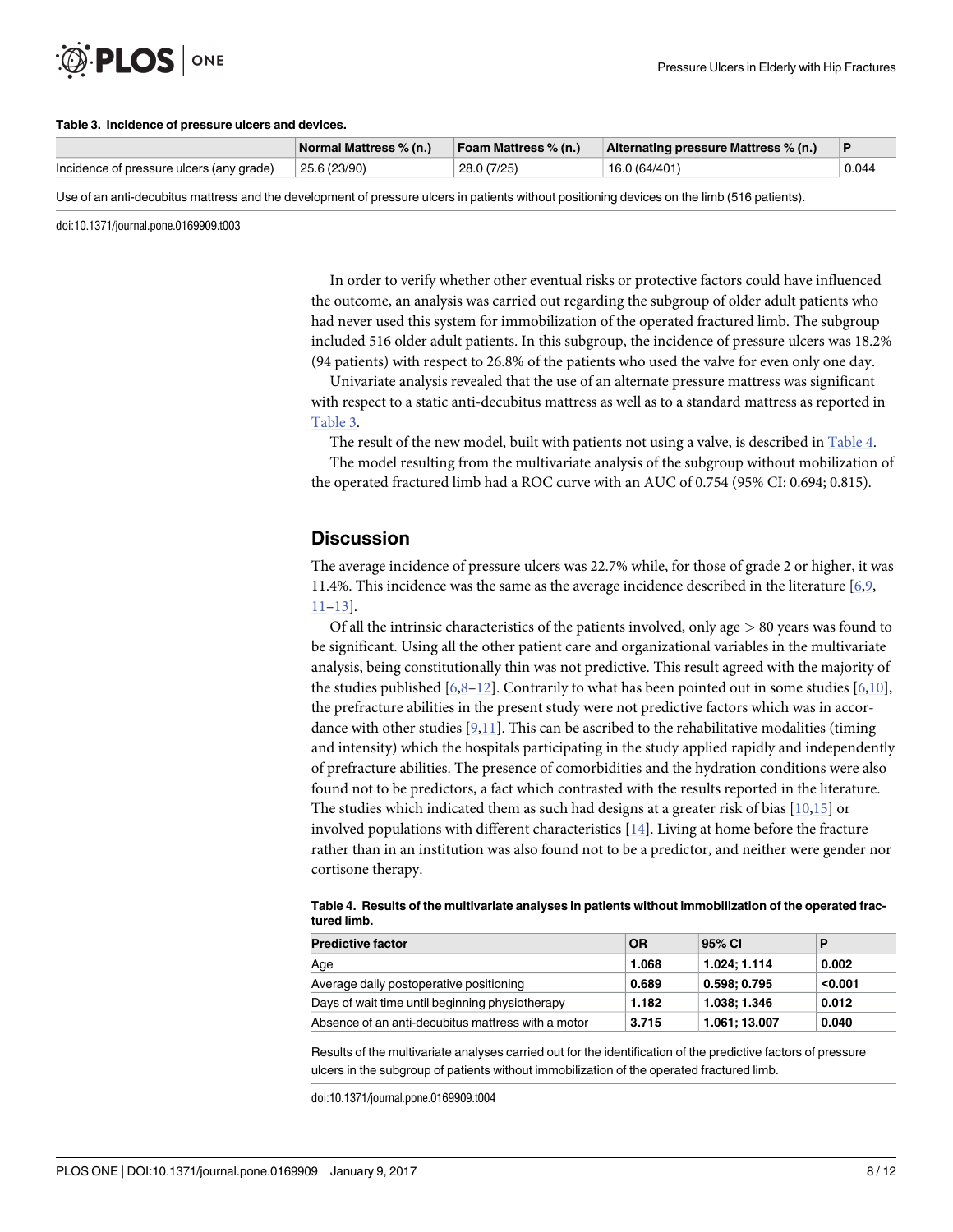<span id="page-8-0"></span>As regards patient care and organizational variables, it was observed that the patient care maneuver involving the most risk was the use of a foam valve (a variable not evaluated in other studies) and not using anti-decubitus mattresses with a motor with respect to static ones. Mattresses with a motor are preventive instruments which have already been studied in the literature [[22](#page-11-0)]; however, the use of a valve nullifies the preventive efficacy. The use of a valve to fix the fractured limb and then operated in a container which maintains the correct position preventing paralysis of the external popliteal sciatic nerve is very frequent in Italian orthopedics, even if it is not universally applied. However, this complication is of marginal incidence (6 cases) and equally distributed between the patients who used the valve and those who did not. Frequent positioning also had a protective effect (the greater the number of positioning the lower the number of pressure ulcers) confirming what was recommended in the guidelines [\[22\]](#page-11-0) and in contrast to what was identified in the European study [[9\]](#page-10-0). Surprisingly, anemia (with respect to the entry value) was a protective factor at univariate analysis, but this predictor disappeared after correction for the age of the sample. In fact, for younger patients, more invasive surgery is preferred (arthroprothesis); this causes greater loss of blood but guarantees better functionality for a longer period of time. The studies which considered this factor had contrasting results [[6,9,13](#page-10-0), [23](#page-11-0)]. Interestingly, the absence of pain was predictive of pressure ulcers at univariate analysis but this unexplainable relationship disappeared in the multivariate model, probably since it was a confounding variable. The use of railings on the bed, as a system of restraint, was found to be efficacious in decreasing pressure ulcers, probably due to the fact that they allowed some movement on the part of the patient. The only study which evaluated restraint systems did not identify the predictors of lesions and did not specify which systems were being evaluated, in particular the retrospective study of Baumgarten [\[15\]](#page-10-0). Possible risk factors were the continuous use of a urinary catheter and the use of a diaper while the presence of a caregiver was a protective factor. Even in the latter cases, there are no studies which analyzed these variables but, with respect to the use of urinary catheters in older adult patients, there have been recommendations for their early postoperative removal [\[24\]](#page-11-0) in order to prevent urinary infections. Furthermore, an important protective factor was the early start of postoperative rehabilitation which confirmed the importance of mobilization in these patients. Instead, the thickness of the mattress on the gurney in the ER was confirmed not to influence the development of lesions [[9](#page-10-0)]. It should be noted that the time in the ER, and therefore on the gurney, was only 1 hour and 35 minutes, much less than that indicated in other studies [\[25\]](#page-11-0). Other results which contrasted with those reported in the literature regarded the length of time to surgery; this did not have any correlation with the development of pressure ulcers as has instead been indicated by the majority of studies [\[6,10,](#page-10-0)[25](#page-11-0)]. However, the average wait (40 hours) was less than that stated in the above-mentioned studies which confirmed the value of early surgery. Transfer to the intensive care unit and the length of surgery were not identified as possible predictors, unlike what has been observed in other studies  $[6,10,12]$  $[6,10,12]$ ; however, possible confounders (type of patient care furnished in the intensive care unit, anti-decubitus devices used in the operating room) make comparison with the literature difficult. Another patient care variable not correlated with the development of pressure ulcers is osteosynthesis surgery with respect to an endo- or arthroprothesis; this result is in line with what has been found in other studies which have evaluated this variable [[10,12\]](#page-10-0). The model analyzed using the ROC curve showed good predictability for pressure ulcers (AUC: 70–77%). This result was better than that for other instruments specifically utilized for evaluating acute geriatric events (AGEs)[[26\]](#page-11-0). The model was also good in the subgroup analyzed without a valve (AUC: 69– 82%).

The principal limitation of the present study was the lack of some information which probably weakened the power of the multivariate analyses; the results did not substantially modify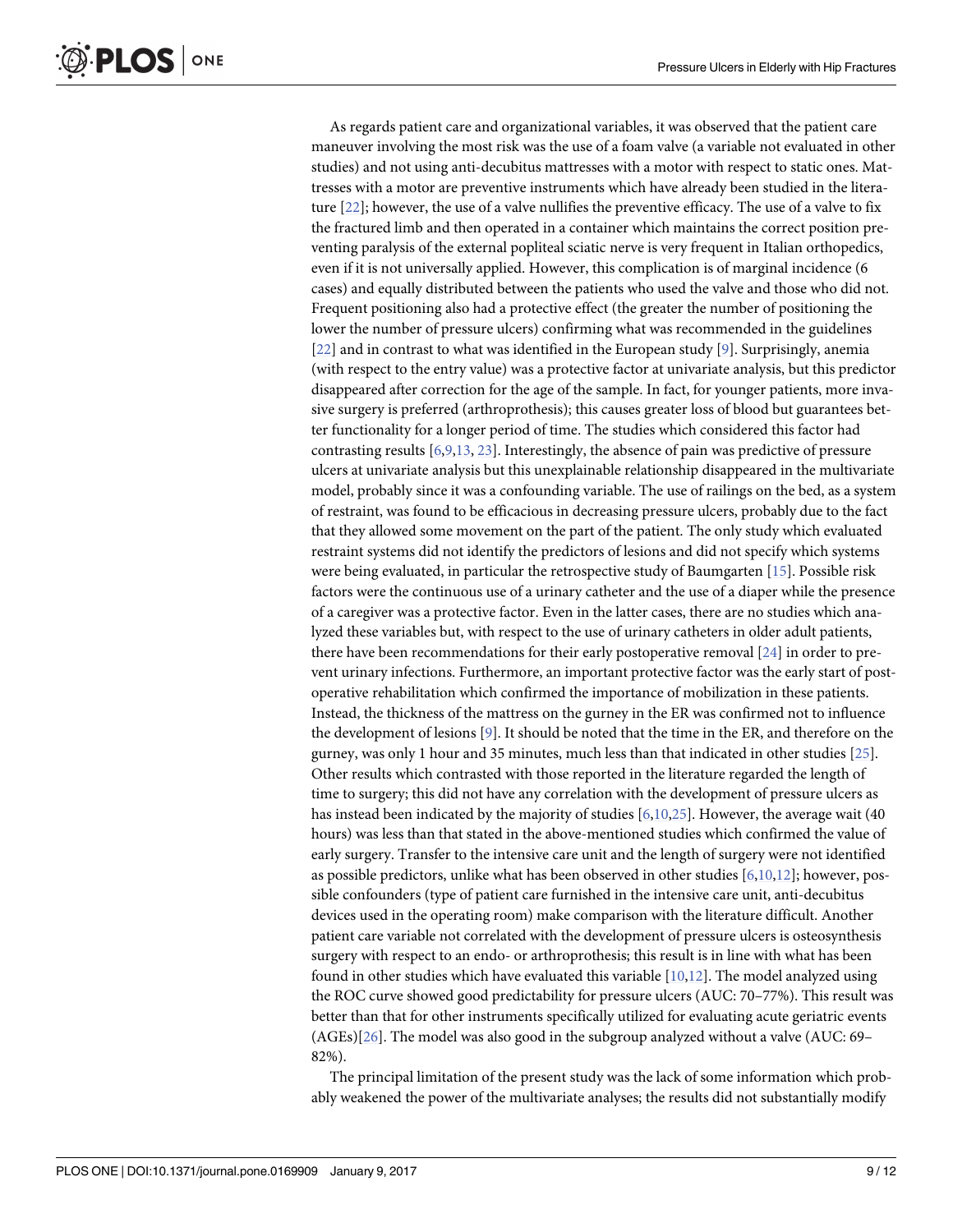<span id="page-9-0"></span>the model. Another limitation was the fact that the constitution of the patients was not evaluated using the body mass index (BMI) but with a clinical evaluation; this reduced the precision of the data but allowed us to be more pragmatic in that clinical evaluation is used more frequently than objective measurement. In our opinion, this aspect favors the generalizability of the results and their ability to be transferred to various practical contexts; the same considerations also applied to the disorientation variable. Instead, for the evaluation of dementia, an objective instrument was used as effectively happens in clinical practice.

# **Conclusions**

The present study demonstrated that the patients most at risk of developing pressure ulcers were the older adults *>* 80 years of age, regardless of other intrinsic characteristics, and that the most protective patient care practices were frequent postoperative positioning, the early start of rehabilitation, positioning railings on the bed, the use of anti-decubitus mattresses with a motor, early removal of eventual urinary catheters and limiting the use of diapers to manage fecal incontinence. Moreover, it is necessary to avoid the use of valves to maintain the operated limb in position, and to promote, where possible, the presence of a caregiver for at least a few hours a day.

# **Supporting Information**

**S1 STROBE [Statement.](http://www.plosone.org/article/fetchSingleRepresentation.action?uri=info:doi/10.1371/journal.pone.0169909.s001) Checklist of items that should be included in reports of observational studies.**

(DOC)

**S1 [Dataset.](http://www.plosone.org/article/fetchSingleRepresentation.action?uri=info:doi/10.1371/journal.pone.0169909.s002) Data underlying the findings.** (XLS)

# **Acknowledgments**

We thank all the patients and study personnel for their collaboration in this study.

# **Author Contributions**

**Conceptualization:** PC CF. **Data curation:** DG SR FDA. **Formal analysis:** PC CF MG. **Investigation:** DG SR FDA. **Methodology:** PC CF MG DG SR FDA. **Software:** PC. **Supervision:** PC CF MG. **Validation:** CF. **Writing – original draft:** CF. **Writing – review & editing:** PC.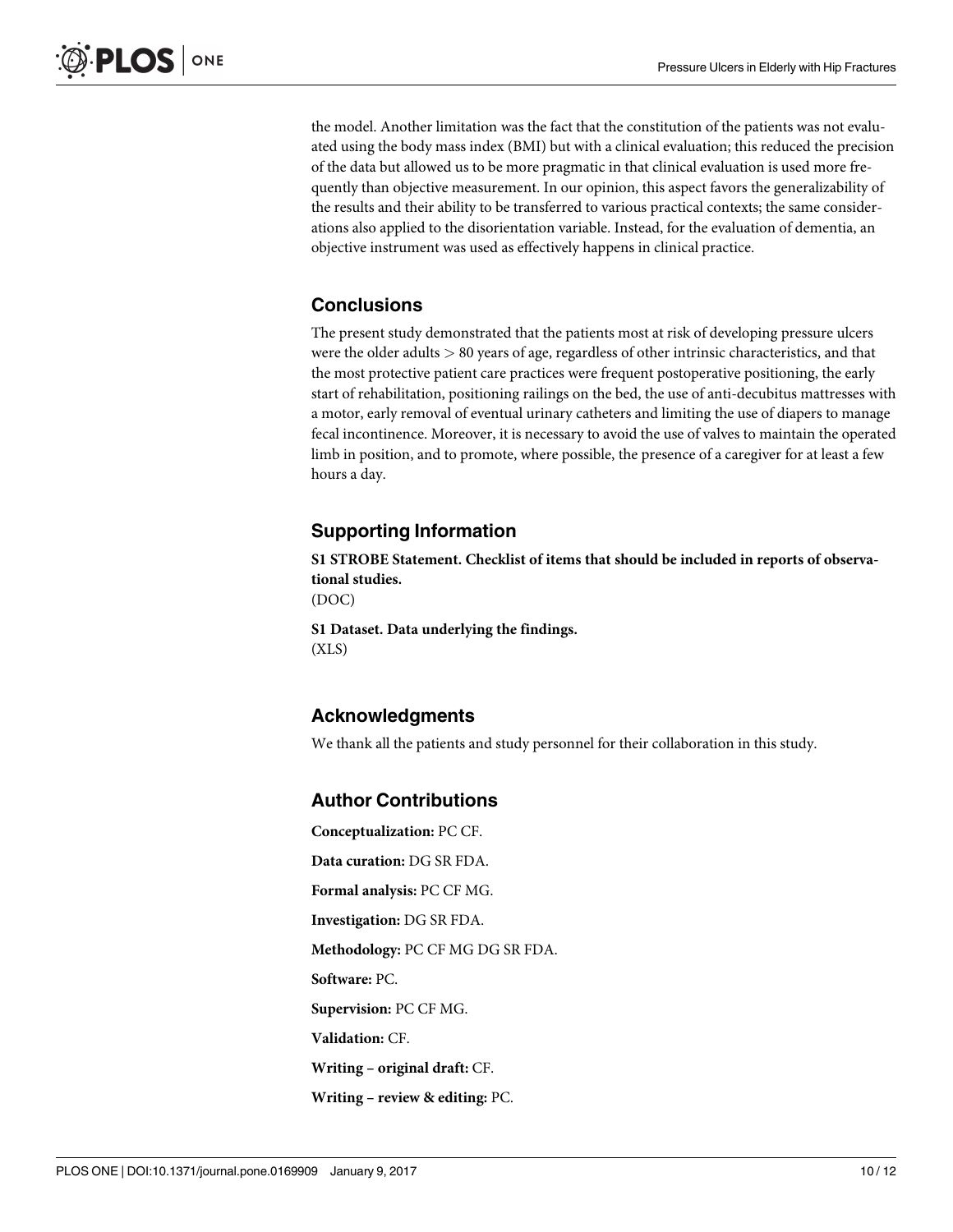#### <span id="page-10-0"></span>**References**

- **[1](#page-1-0).** Kim SM, Moon YW, Lim SJ, Yoon BK, Min YK, Lee DY et al. Prediction of survival, second fracture, and functional recovery following the first hip fracture surgery in older adult patients. Bone 2012; 50 (6):1343–50. doi: [10.1016/j.bone.2012.02.633](http://dx.doi.org/10.1016/j.bone.2012.02.633) PMID: [22421579](http://www.ncbi.nlm.nih.gov/pubmed/22421579)
- **[2](#page-1-0).** Piscitelli P, Brandi ML, Chitano G, Argentiero A, Neglia C, Distante A, Saturnino L, Tarantino U. Epidemiology of fragility fractures in Italy. Clin Cases Miner Bone Metab. 2011; 8(2):29–34. PMID: [22461813](http://www.ncbi.nlm.nih.gov/pubmed/22461813)
- **[3](#page-1-0).** Hung WW, Egol KA, Zuckerman JD, Siu AL. Hip fracture management: tailoring care for the older patient. JAMA 2012; 307(20):2185–94. doi: [10.1001/jama.2012.4842](http://dx.doi.org/10.1001/jama.2012.4842) PMID: [22618926](http://www.ncbi.nlm.nih.gov/pubmed/22618926)
- **[4](#page-1-0).** Patorno E, Patrick AR, Garry EM, Schneeweiss S, Gillet VG, Bartels DB et al. Observational studies of the association between glucose-lowering medications and cardiovascular outcomes: addressing methodological limitations. Diabetologia 2014; 57(11):2237–50. doi: [10.1007/s00125-014-3364-z](http://dx.doi.org/10.1007/s00125-014-3364-z) PMID: [25212258](http://www.ncbi.nlm.nih.gov/pubmed/25212258)
- **[5](#page-1-0).** Butler M, Forte ML, Joglekar SB, Swiontkowski MF, Kane RL. Evidence summary: systematic review of surgical treatments for geriatric hip fractures. J Bone Joint Surg Am 2011; 93(12):1104–15. doi: [10.](http://dx.doi.org/10.2106/JBJS.J.00296) [2106/JBJS.J.00296](http://dx.doi.org/10.2106/JBJS.J.00296) PMID: [21776547](http://www.ncbi.nlm.nih.gov/pubmed/21776547)
- **[6](#page-1-0).** Haleem S, Heinert G, Parker MJ. Pressure sores and hip fractures. Injury 2008; 39(2):219–23. doi: [10.](http://dx.doi.org/10.1016/j.injury.2007.08.030) [1016/j.injury.2007.08.030](http://dx.doi.org/10.1016/j.injury.2007.08.030) PMID: [18234201](http://www.ncbi.nlm.nih.gov/pubmed/18234201)
- **[7](#page-1-0).** De Brauwer I, Lepage S, Yombi JC, Cornette P, Boland B. Prediction of risk of in-hospital geriatric complications in older patients with hip fracture. Aging Clin Exp Res 2012; 24(1):62–7. PMID: [22643306](http://www.ncbi.nlm.nih.gov/pubmed/22643306)
- **[8](#page-1-0).** Fogerty MD, Abumrad NN, Nanney L, Arbogast PG, Poulose B, Barbul A. Risk factors for pressure ulcers in acute care hospitals. Wound Repair Regen 2008; 16(1):11–8. doi: [10.1111/j.1524-475X.2007.](http://dx.doi.org/10.1111/j.1524-475X.2007.00327.x) [00327.x](http://dx.doi.org/10.1111/j.1524-475X.2007.00327.x) PMID: [18211574](http://www.ncbi.nlm.nih.gov/pubmed/18211574)
- **[9](#page-1-0).** Lindholm C, Sterner E, Romanelli M, Pina E, Torra y Bou J et al. Hip fracture and pressure ulcers—the Pan-European Pressure Ulcer Study-intrinsic and extrinsic risk factors. Int Wound J 2008; 5(2):315-28. doi: [10.1111/j.1742-481X.2008.00452.x](http://dx.doi.org/10.1111/j.1742-481X.2008.00452.x) PMID: [18494637](http://www.ncbi.nlm.nih.gov/pubmed/18494637)
- **[10](#page-1-0).** Baumgarten M, Margolis D, Berlin JA, Strom BL, Garino J, Kagan SH et al. Risk factors for pressure ulcers among older adult hip fracture patients. Wound Repair Regen 2003; 11(2):96–103. PMID: [12631296](http://www.ncbi.nlm.nih.gov/pubmed/12631296)
- **[11](#page-7-0).** Gunningberg L, Lindholm C, Carlsson M, Sjödén PO. Reduced incidence of pressure ulcers in patients with hip fractures: a 2-year follow-up of quality indicators. Int J Qual Health Care 2001; 13(5):399–407. PMID: [11669568](http://www.ncbi.nlm.nih.gov/pubmed/11669568)
- **[12](#page-7-0).** Houwing R, Rozendaal M, Wouters-Wesseling W, Buskens E, Keller P, Haalboom J. Pressure ulcer risk in hip fracture patients. Acta Orthop Scand 2004; 75(4):390–3. PMID: [15370580](http://www.ncbi.nlm.nih.gov/pubmed/15370580)
- **[13](#page-1-0).** Gumieiro DN, Rafacho BP, Gradella LM, Azevedo PS, Gaspardo D, Zornoff LA et al. Handgrip strength predicts pressure ulcers in patients with hip fractures. Nutrition 2012; 28(9):874-8. doi: [10.1016/j.nut.](http://dx.doi.org/10.1016/j.nut.2011.11.010) [2011.11.010](http://dx.doi.org/10.1016/j.nut.2011.11.010) PMID: [22456093](http://www.ncbi.nlm.nih.gov/pubmed/22456093)
- **[14](#page-1-0).** Siu AL, Boockvar KS, Penrod JD, Morrison RS, Halm EA, Litke A et al. Effect of inpatient quality of care on functional outcomes in patients with hip fracture. Med Care 2006; 44(9):862–9. doi: [10.1097/01.mlr.](http://dx.doi.org/10.1097/01.mlr.0000223738.34872.6a) [0000223738.34872.6a](http://dx.doi.org/10.1097/01.mlr.0000223738.34872.6a) PMID: [16932138](http://www.ncbi.nlm.nih.gov/pubmed/16932138)
- **[15](#page-1-0).** Morrison RS, Magaziner J, McLaughlin MA, Orosz G, Silberzweig SB, Koval KJ et al. The impact of post-operative pain on outcomes following hip fracture. Pain 2003; 103(3):303–11. PMID: [12791436](http://www.ncbi.nlm.nih.gov/pubmed/12791436)
- **[16](#page-1-0).** Lozano-Montoya I, Vélez-Díaz-Pallarés M, Abraha I, Cherubini A, Soiza RL, O'Mahony D, et al. Nonpharmacologic Interventions to Prevent Pressure Ulcers in Older Patients: An Overview of Systematic Reviews (The Software ENgine for the Assessment and optimization of drug and non-drug Therapy in Older peRsons [SENATOR] Definition of Optimal Evidence-Based Non-drug Therapies in Older People [ONTOP] Series). J Am Med Dir Assoc. 2016 Apr 1; 17(4):370.e1–10.
- **[17](#page-1-0).** Black J, Baharestani M, Cuddigan J, Dorner B, Edsberg L, Langemo D et al. National Pressure Ulcer Advisory Panel's updated pressure ulcer staging system. Urol Nurs 2007; 27(2):144–50, 156. PMID: [17494455](http://www.ncbi.nlm.nih.gov/pubmed/17494455)
- **[18](#page-2-0).** Chen Q, Kane RL. Effects of using consumer and expert ratings of an activities of daily living scale on predicting functional outcomes of postacute care. J Clin Epidemiol 2001; 54(4):334–42. PMID: [11297883](http://www.ncbi.nlm.nih.gov/pubmed/11297883)
- **[19](#page-2-0).** de Groot V, Beckerman H, Lankhorst GJ, Bouter LM. How to measure comorbidity. a critical review of available methods. J Clin Epidemiol 2003; 56(3):221–9. PMID: [12725876](http://www.ncbi.nlm.nih.gov/pubmed/12725876)
- **[20](#page-2-0).** Pancorbo-Hidalgo PL, Garcia-Fernandez FP, Lopez-Medina IM, Alvarez-Nieto C. Risk assessment scales for pressure ulcer prevention: a systematic review. J Adv Nurs 2006; 54(1):94–110. doi: [10.](http://dx.doi.org/10.1111/j.1365-2648.2006.03794.x) [1111/j.1365-2648.2006.03794.x](http://dx.doi.org/10.1111/j.1365-2648.2006.03794.x) PMID: [16553695](http://www.ncbi.nlm.nih.gov/pubmed/16553695)